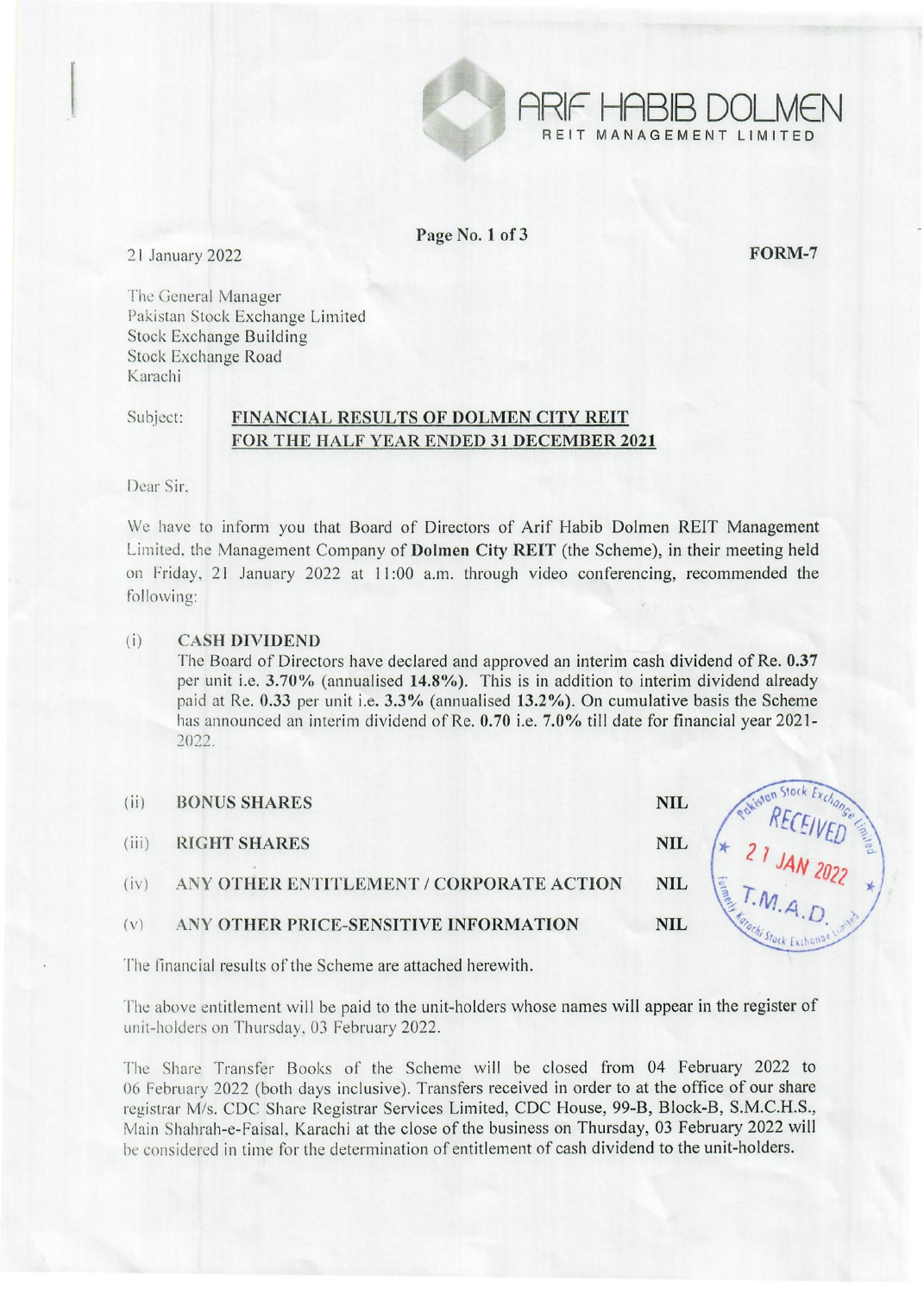

## **Page No.2 of 3**

You may please also inform the TRE Certificate Holders of the Exchange accordingly.

The half yearly report of the Scheme as of and for the period ended 31 December 2021 will be transmitted through PUCARS, within specified time.

Yours' faithfully, REIT Ser Razi Haider CFO & Company Secretary